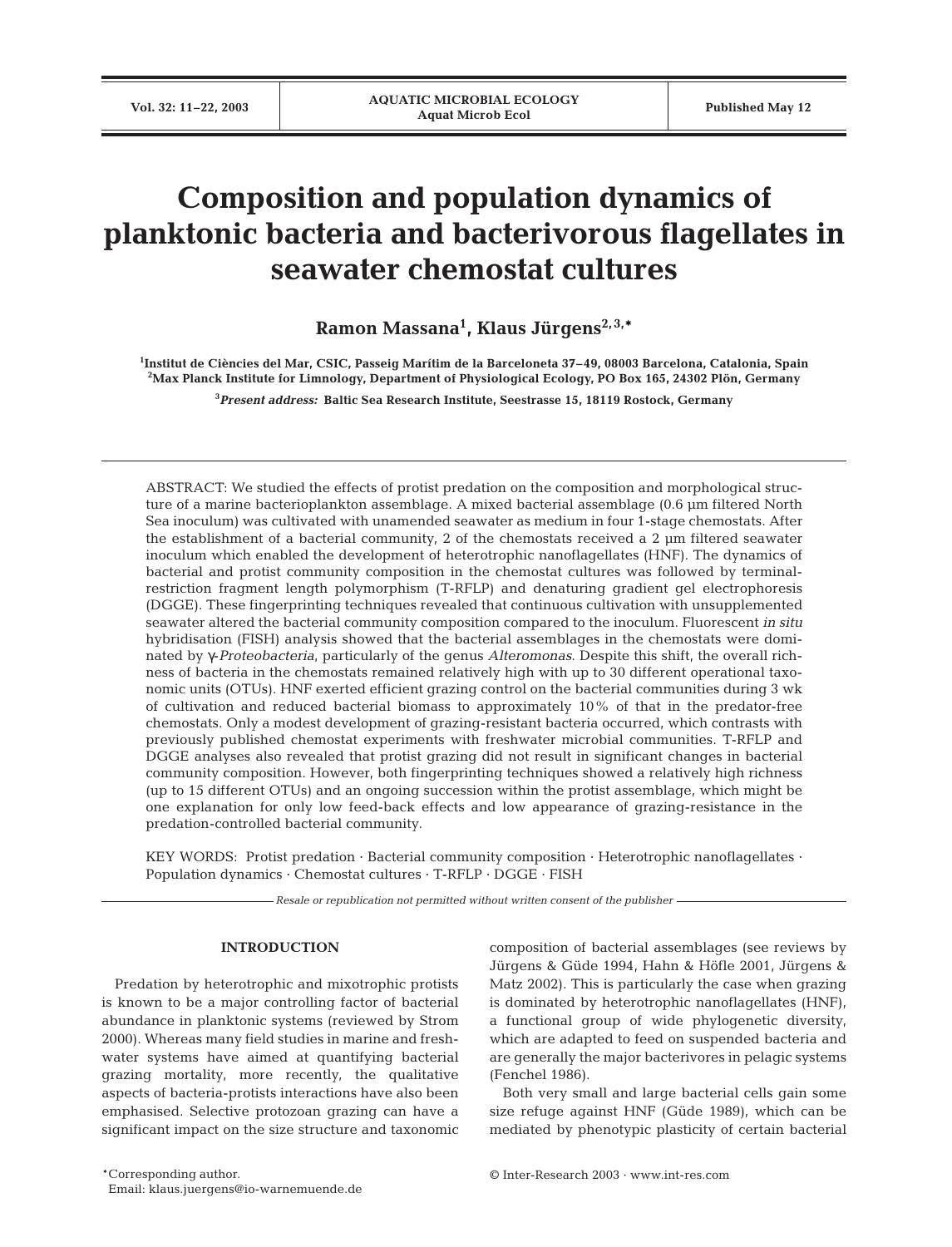taxa (Hahn & Höfle 1999). More recently, some nonmorphological bacterial properties, such as motility and physico-chemical surface characters, have also been found to reduce grazing mortality (Matz et al. 2002). Heterogeneity in bacterial vulnerability towards protist grazers combined with selective predation can result in strong shifts of bacterial community composition. This has been demonstrated by experimental manipulations in which protist grazing pressure was enhanced, either in field enclosure experiments (Jürgens et al. 1999, 2imek et al. 1999) or in laboratory studies with model communities of bacteria and protists (Pernthaler et al. 1997, Šimek et al. 1997). The appearance of high numbers of morphologically predation-resistant bacteria (e.g. filamentous forms or aggregates) in more productive freshwater (Jürgens & Stolpe 1995, Sommaruga & Psenner 1995) or coastal marine systems (Havskum & Hansen 1997) indicates that feed-back mechanisms at the bacterial level are indeed a widespread phenomenon in natural systems and might contribute to a stabilisation of bacterial biomass (Jürgens & Güde 1994).

We are just beginning to understand some of the underlying mechanisms concerning how the structure of complex bacterial communities is shaped by protist predation. Major new insights have been obtained from the study of microbial model communities in laboratory experiments. Continuous flow systems proved to be particularly useful in order to examine bacteriaprotist interactions as grazing and bacterial growth can be maintained simultaneously under controlled conditions for extended periods. The impact of bacterial grazers has been studied either in 2-stage chemostat systems (Pernthaler et al. 1997, Šimek et al. 1997) where bacteria grown in a first stage are transferred to a second protist stage, or in 1-stage chemostats (Hahn & Höfle 1999, Matz & Jürgens 2003) in which bacterial growth medium nurtures a bacteria-protist assemblage. Bacterial feed-back mechanisms are particularly expected in 1-stage systems because of the higher bacterial growth potential which could result in compensation of grazing mortality. The development of inedible bacterial morphologies in response to HNF grazing on a mixed bacterial community in chemostat cultures resulted in shifts of the overall bacterial community structure (Pernthaler et al. 1997, Šimek et al. 1997, Hahn & Höfle 1999). In these studies, the development of totally or partially inedible bacteria compensated grazing losses and resulted in nearly similar bacterial biomass levels in chemostats with and without grazers.

The potential of bacterial populations or communities to compensate for grazing mortality by the development of inedible forms has been studied nearly exclusively with freshwater model systems, although

there are indications that similar mechanisms occur in marine plankton communities. For example, sizedependent HNF feeding efficiency has frequently been demonstrated for marine flagellates (González et al. 1990, 1993) and also the development of resistant bacterial morphologies (filamentous forms) was reported from enclosure experiments with coastal marine water (Havskum & Hansen 1997, Engström-Öst et al. 2002). However, in general, mechanisms of bacterial adaptation towards predation have not been extensively investigated in marine systems (Strom 2000).

In this study, we intended to use a seawater continuous culture approach, comparing bacterial chemostat cultures with and without protist predators, to study the effects of protist grazing on a growing marine bacterioplankton assemblage. A morphological analysis of the bacterial community was combined with 2 DNA fingerprinting techniques, terminal-restriction fragment length polymorphism (T-RFLP) and denaturing gradient gel electrophoresis (DGGE). These were based on the amplification of the small subunit (SSU) rDNA genes and allowed the examination of the grazing impact and the population dynamics of bacteria and protists.

## **MATERIALS AND METHODS**

**Experimental design.** Seawater was collected in the German Bight of the North Sea at a sampling station near the island of Helgoland (max. depth 15 m, salinity 33.6‰, temperature 14.2°C). From a depth of 0.5 m, 100 l surface seawater was pumped unfiltered into acid-washed 20 l polyethylene containers and then transported back to the laboratory. The seawater was pressure-filtered through a GF/C glass-fiber filter (142 mm in diameter) and stored at 4°C in the dark. This stock of seawater medium was used for the whole experimental period. Inorganic nutrient concentrations were 0.31 µM orthophosphate, 0.27 µM nitrite, 3.2 µM nitrate and 0.67 µM ammonium (K. H. Wiltshire, P. Mangelsdorf & H. Spindler 2001, time series and project data of the Biologische Anstalt Helgoland. available at: www.pangaea.de). For the inocula with micro-organisms, 3 l seawater were gravity filtered through a 2 µm polycarbonate filter (47 mm, Millipore) and kept in the dark at 16°C until use.

Four 1-stage chemostat systems (2 l conical glass vessels) were set up in a temperature-controlled room at 16  $\pm$  0.5 $^{\circ}$ C and kept in the dark (except for sampling) to prevent growth of autotrophic organisms. The chemostat inflow reservoir was filled with particle-free seawater, which was filtered 2 times through rinsed and autoclaved cellulose acetate filters (0.2 µm, 142 mm, Sartorius). The inflow of filtered seawater was con-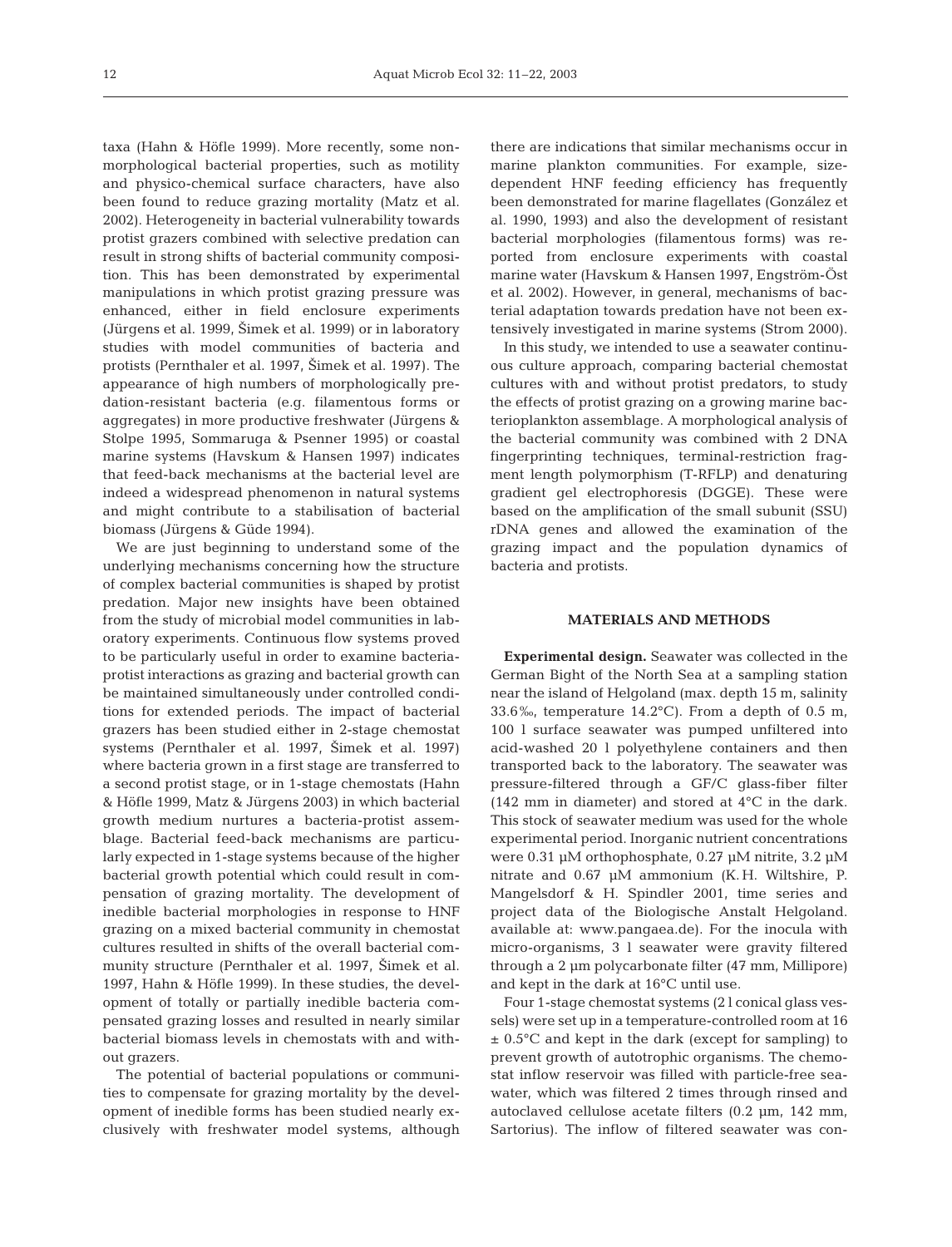trolled by peristaltic pumps and held constant at a dilution rate of 0.018 to 0.022  $h^{-1}$  (corresponding to bacterial generation times of 32 to 39 h). The vessels were continuously aerated and mixed by slow bubbling with sterile air. The chemostat medium reservoir was sampled every day and checked by epifluorescence microscopy for bacterial growth. When contamination was detected, the reservoir bottle was immediately exchanged for a new, autoclaved one and filled with fresh, filtered medium from the same seawater stock.

For inoculation with bacteria, each chemostat received 200 ml of the <2 µm-filtered seawater, additionally filtered by a 47 mm GF/F filter, before the media flow was turned on. Sampling of the chemostats started when the water level reached 1.5 l and inflow equalled outflow. Bacterial growth was followed for 12 d before 2 of the chemostats (F1 and F2) received 20 ml of <2 µm filtered seawater in order to allow the development of bacterivorous nanoflagellates. To account for the introduction of new bacteria, the bacterial control chemostats (B1 and B2) received 20 ml of the same water; however, in this case, it had been additionally filtered through a GF/F filter.

**Microbial abundance and cell sizes.** Subsamples were fixed with formaldehyde (2% final concentration), stained with DAPI and filtered on black 0.2 µm polycarbonate filters (Millipore). Bacteria and HNF were enumerated from the same filters in an epifluorescence microscope (Zeiss Axiophot). For selected time points, bacterial cell dimensions were determined from DAPI preparations with an automated image analysis system (SIS) and with image processing comparable to that described in Massana et al. (1997). Between 200 and 500 bacteria were analysed per sample, and cell dimensions (length, width, volume) were calculated from area and cell perimeter according to Algorithm 3 given in Massana et al. (1997), which has been proven to be appropriate for most types of bacteria.

**Fluorescent** *in situ* **hybridisation (FISH).** Subsamples (50 ml) from the chemostats were fixed with formaldehyde (2% final concentration), kept for 2 to 3 h at 4°C, then filtered through 0.2 µm polycarbonate filters (47 mm, Millipore), washed with Millipore water and finally stored at –20°C. For hybridisation and DAPI staining on sections of the membrane filters, we followed the protocol of Pernthaler et al. (2001a). We used group-specific Cy3-labelled oligonucleotide probes (Interactiva) targeted to the kingdom Bacteria (EUB), the α, β and γ subdivisions of the phylum *Proteobacteria* (α, β and γ-*Proteobacteria*, ALF, BET and GAM, respectively), and the Cytophaga/Flavobacterium group (CF) (Amann et al. 1995). Additionally, 3 recently described probes for subgroups of the γ-*Proteobacteria*, SAR86-1249 (for the SAR 86 cluster), ALT1413 (for *Alteromonas* spp.) and PSA184 (for

*Pseudoalteromonas* spp.), were used (Eilers et al. 2000b). Percentages of hybridised cells were obtained from DAPI-stained and hybridised cells which were counted from the same microscopic fields.

**Extraction of total DNA.** Subsamples for DNA extraction (50 to 100 ml) were collected on 0.2 µm Durapore filters (25 mm, Millipore). The filters were covered with 1 ml lysis buffer (40 mM EDTA, 50 mM Tris-HCl, 0.75 M Sucrose) and stored frozen at –20°C until nucleic acid extraction. DNA extraction started by incubating the filters with lysozyme  $(1 \text{ mg ml}^{-1} \text{final})$ concentration) at 37°C for 45 min. Then sodium dodecyl sulfate (1% final concentration) and proteinase K  $(0.2 \text{ mg ml}^{-1}$  final concentration) were added, and the filters were incubated at 55°C for 60 min. The lysate was extracted with an equal volume of phenol-chloroform-isoamyl alcohol (25:24:1), and the residual phenol was removed by extraction with an equal volume of chloroform-isoamyl alcohol (24:1). DNA was further purified, desalted, and concentrated with a Centricon-100 concentrator (Millipore). The integrity of the total DNA was checked by agarose gel electrophoresis. The DNA yield was quantified spectrofluorometrically by a Hoechst dye fluorescence assay (Paul & Myers 1982). Nucleic acid extracts were stored at –80°C until further analysis.

**PCR of the small subunit rDNA.** About 2 ng of extracted DNA was used as template for the different PCRs. For further analysis by DGGE, the bacterial 16S rDNA-specific primers 341F-GC and 907R (Muyzer & Smalla 1998) and the eukaryotic 18S rDNA-specific primers Euk1F and Euk516R-GC (Díez et al. 2001a) were used. The PCR mixtures (50 µl) contained forward and reverse primers (each at 0.3 µM), each deoxynucleoside triphosphate at 200 µM, 1.25 U of *Taq* DNA polymerase, and the PCR buffer supplied with the enzyme. The PCR program for the 16S rDNA amplification consisted of an initial denaturation step of 94°C for 5 min, followed by 10 touchdown cycles of denaturation at 94°C for 1 min, annealing at 65°C (decreasing in each cycle by 1°C) for 1 min, and extension at 72°C for 3 min. This was followed by another 20 cycles at 94°C for 1 min, 55°C for 1 min and 72°C for 3 min. During the last cycle, the extension step was increased to 5 min. The PCR program for the 18S rDNA amplification consisted of an initial denaturation step of 94°C for 2 min, followed by 30 cycles of denaturation at 94°C for 30 s, annealing at 56°C for 45 s and extension at 72°C for 2 min. During the last cycle, the extension step was increased to 6 min. An aliquot of the PCR product was electrophoresed in a 0.8% agarose gel and stained with ethidium bromide.

For analysis by T-RFLP, the primers 27F-FAM and 1492R were used for PCR which give approximately a 1500 bp product of the 16S rDNA (Moeseneder et al.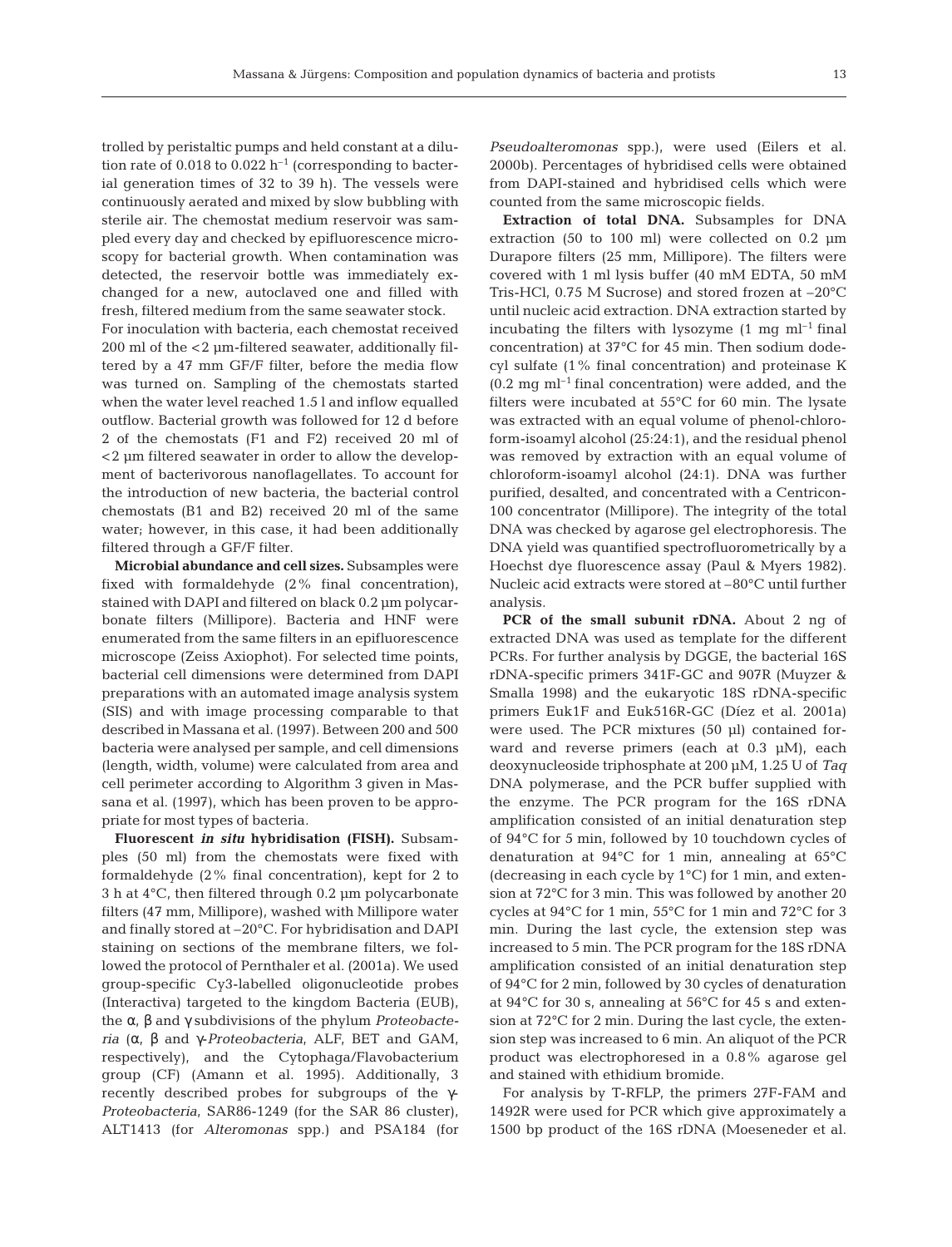1999). 27F-FAM was 5'-end-labelled with phosphoramidite fluorochrome 5-carboxyfluorescein (5'6-FAM, Applied Biosystems). The PCR program consisted of an initial denaturation step of 94°C for 3 min, followed by 30 cycles of denaturation at 94°C for 1 min, annealing at 55°C for 1 min and extension at 72°C for 1 min. During the last cycle, the extension step was increased to 7 min. For amplification of 18S rDNA for T-RFLP, the same primer pair and PCR program as for DGGE was used, except that primer Euk1F was 5'-labelled with FAM and primer Euk516RGC did not have the GC clamp. Fluorescently labelled PCR products were purified using a PCR purification kit (Qiagen).

**T-RFLP analysis.** Purified FAM-labelled PCR products were digested with restriction enzymes at 37°C for 4 h. Each digest contained 4 µl PCR product, 5 U of the restriction enzymes *Msp* I (eukaryotic PCR products) or *Cfo* I (bacterial PCR products) and the recommended buffer. Terminal restriction fragments (TRFs) were separated and detected by electrophoresis at 3000 V for 5 h in a denaturing 5% acrylamide gel with an ABI Prism 377 automated sequencer. Before loading the samples, 3 µl restriction digest was denatured in the presence of 2.5 µl deionised formamide at 90°C for 2 min. The sizes of TRFs, which represent different operational taxonomic units (OTUs), were determined by comparison with the internal size standard ROX 500 or ROX 1000 (Applied Biosystems) by using the local southern size-calling method of the GeneScan 3.1 software (Applied Biosystems). The detection threshold was set to 25 RFU (relative fluorescent units) for the GeneScan software. Additionally, all peaks were checked manually for correct size and shape. The relative abundance of each TRF within 1 sample was determined by calculating the ratio between the peak height of each TRF and the total peak height of all TRFs within this sample (Osborn et al. 2000).

**DGGE analysis.** DGGE was performed as described by Muyzer & Smalla (1998) using a Dcode Universal Mutation Detection System (Bio-Rad). Electrophoresis was performed with 1 mm thick 6% polyacrylamide gels (ratio of acrylamide to bisacrylamide, 37.5:1) submerged in 1 X TAE buffer (40 mM Tris, 40 mM acetic acid, 1 M EDTA; pH 7.4) at 60°C. Around 30 µl of PCR product were loaded in each lane. Electrophoresis conditions were 100 V for 16 h in a linear denaturing gradient of 40 to 80% (16S rDNA amplicons) or 40 to 65% (18S rDNA amplicons) (100% denaturant agent was defined as 7 M urea and 40% deionised formamide). The gels were stained for 30 min in 1 X TAE buffer with SybrGold nucleic acid stain (Molecular Probes), visualised by UV radiation and pictures were taken by a digital gel documentation system (Syngene, Gene Snap).

Digitised images of DGGE gels were processed with the Diversity Database software (Bio-Rad). The soft-

ware carries out a density profile through each lane, detects the bands and then calculates the relative contribution of each band to the total band signal in the lane after applying a rolling disk as background subtraction. Bands occupying the same position in different lanes were identified. A band was defined as a positive signal whose intensity was more than 1% of the total intensity of the respective lane. The number of operational taxonomic units (OTUs) in each sample was defined as the number of DGGE bands.

## **RESULTS**

#### **Dynamics of bacterial and protist abundance**

Bacteria started to grow in the chemostats with a 1 d lag phase after inoculation (Fig. 1), and within 4 d they reached maximal concentrations of 7.2 to  $7.7 \times 10^6$  cells  $ml<sup>-1</sup>$ . The general phenotypic picture of the bacterial assemblage, as seen in the epifluorescence microscope, was similar in all 4 chemostat vessels, with single freely suspended bacteria, mainly rod-shaped cells with cell lengths between 0.7 and 2.3  $\mu$ m and a mean volume in the range of  $0.15$  to  $0.20 \mu m^3$ . In the remaining flagellate-free experimental period of B1 and B2, bacterial concentrations fluctuated irregularly between 4 and  $7 \times 10^6$  cells ml<sup>-1</sup>, with mean values of 5.70 and  $5.95 \times 10^6$  cells ml<sup>-1</sup> in B1 and B2, respectively.

After 12 d of cultivation, HNF were introduced with the <2 µm inoculum in the chemostat vessels F1 and F2. An exponential increase of HNF started 3 to 4 d after this inoculation and resulted in maximal HNF concentrations of 25 to 28  $\times$  10<sup>3</sup> cells ml<sup>-1</sup>. This was paralleled by a strong decline in bacterial numbers to  $0.2 - 0.3 \times 10^6$  cells ml<sup>-1</sup>. After the initial peak, HNF numbers declined but remained at different, fluctuating levels between the 2 replicate chemostats until the end of the experiment: 3 to 8 and 5 to  $20 \times 10^3$  cells ml<sup>-1</sup> in F1 and F2, respectively. Microscopical observations of live samples and of fixed, DAPI-stained preparations, revealed that the HNF assemblage was heterogeneous and included cells of different size, shape and swimming behaviour. The majority of HNF (>90%) were 3 to 6  $\mu$ m in cell size. No chlorophyll-containing cells nor protists other than HNF (e.g. ciliates, amoebae) were detected in any of the samples.

The 2 bacterial chemostats B1 and B2 were maintained for more than 1 mo without flagellate predators. At Day 32, a contamination by HNF (only 1 type, a *Spumella*-like nanoflagellate) was detected in B1 and B2. The rapid increase in HNF numbers then caused the collapse of the bacterial assemblage to  $< 0.5 \times 10^6$ cells  $ml^{-1}$  at the end of the experiment (Fig. 1). Bacterial concentrations remained at low levels (mostly 0.3 to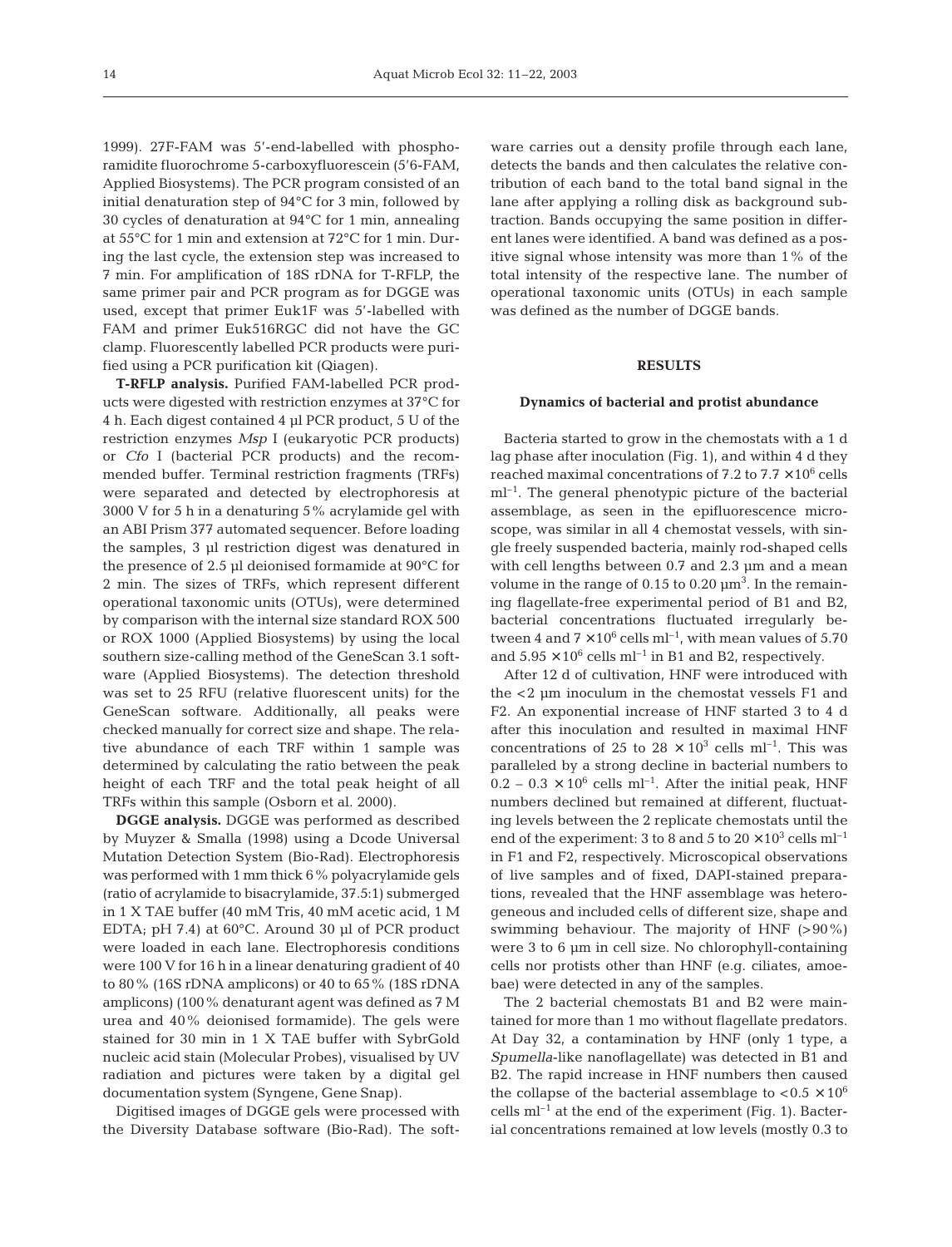

Fig. 1. Population dynamics of bacteria  $(\bullet)$  and heterotrophic nanoflagellates (HNF)  $(\Delta)$  in the control chemostats B1 and B2 and the flagellate chemostats F1 and F2

 $0.9 \times 10^6$  ml<sup>-1</sup>) in the flagellate chemostats, except for 2 brief bacterial peaks in F1 and 1 peak in F2, during which bacteria increased for 1 sampling date above  $2 \times 10^6$  ml<sup>-1</sup> (Fig. 1). These short-lasting increases in the bacterial assemblage consisted of normal, small rod-shaped bacterial cells without any new, peculiar bacterial morphologies.

A more detailed morphological analysis of the remaining ungrazed bacteria in F1 and F2 was performed for the last 4 sampling dates of the experiment. As an estimate for the proportion of inedible bacteria we defined bacteria with a cell length >5 µm and cell clusters of more than 10 cells as resistant to predation because they exceeded the diameter of most of the flagellates. It revealed that only around 20% of the

bacterial biovolume consisted of morphologically grazing-protected cells such as elongated rods or filaments and bacteria embedded in small aggregates (Table 1). In terms of bacterial concentrations these numbers were obviously lower: only 14% (F1) and 9% (F2) of total bacteria. A similar type of morphological analysis to the bacterial assemblages in B1 and B2 revealed that these contained on average 5.5% (B1) and 10.6% (B2) of bacterial biovolume in the form of resistant bacterial morphotypes. The absolute values of bacterial biovolume in the form of aggregates or filaments were even higher in B than in F treatments (Table 1).

#### **Bacterial composition as determined by FISH**

To get an idea of the contribution of the major phylogenetic groups to the bacterial assemblages, we performed, on 4 successive sampling dates (Days 26 to 29), a FISH analysis with general group-specific probes and 3 probes for clusters inside the γ-*Proteobacteria*. There was no major visible difference in the overall bacterial composition between the B and the F treatments. The detectability of bacteria with the EUB probe was between 67 and 78% of total DAPI counts. Bacteria which gave no positive signal with the EUB probe were mainly very small coccoid cells. Most of the EUB positive cells could be affiliated with one of the group-specific probes (Table 2). All inspected samples were strongly dominated by γ-*Proteobacteria*: between 50 and 70% of total bacteria hybridised with the GAM42a probe, whereas the other 3 bacterial groups (α-*Proteobacteria*, β-*Proteobacteria* and Cytophaga/Flavobacterium) accounted only for 1 to 10% of total DAPI counts (Table 2). A significant fraction of bacteria hybridised with the specific probe for the *Alteromonas* cluster within the γ-*Proteobacteria* (24 to 34%), whereas a smaller fraction hybridised with the probe for *Pseudoalteromonas* (3 to 9%) and no bacteria were detected with the probe for the SAR 86 cluster (Table 2). This means that on average between 44 and 73% of the γ-*Proteobacteria* consisted of the genera *Alteromonas* and *Pseudoalteromonas*.

### **Dynamics of bacterial and protist composition**

# T-RFLP

The bacterial assemblage which had developed after 2 d in continuous cultivation was already very different from that in the inoculum (Fig. 2). Six out of 22 OTUs of the inoculum did not appear in the chemostat samples. The communities in all 4 chemostats became dominated by 6 TRFs, which persisted throughout the experimental period but in varying relative intensities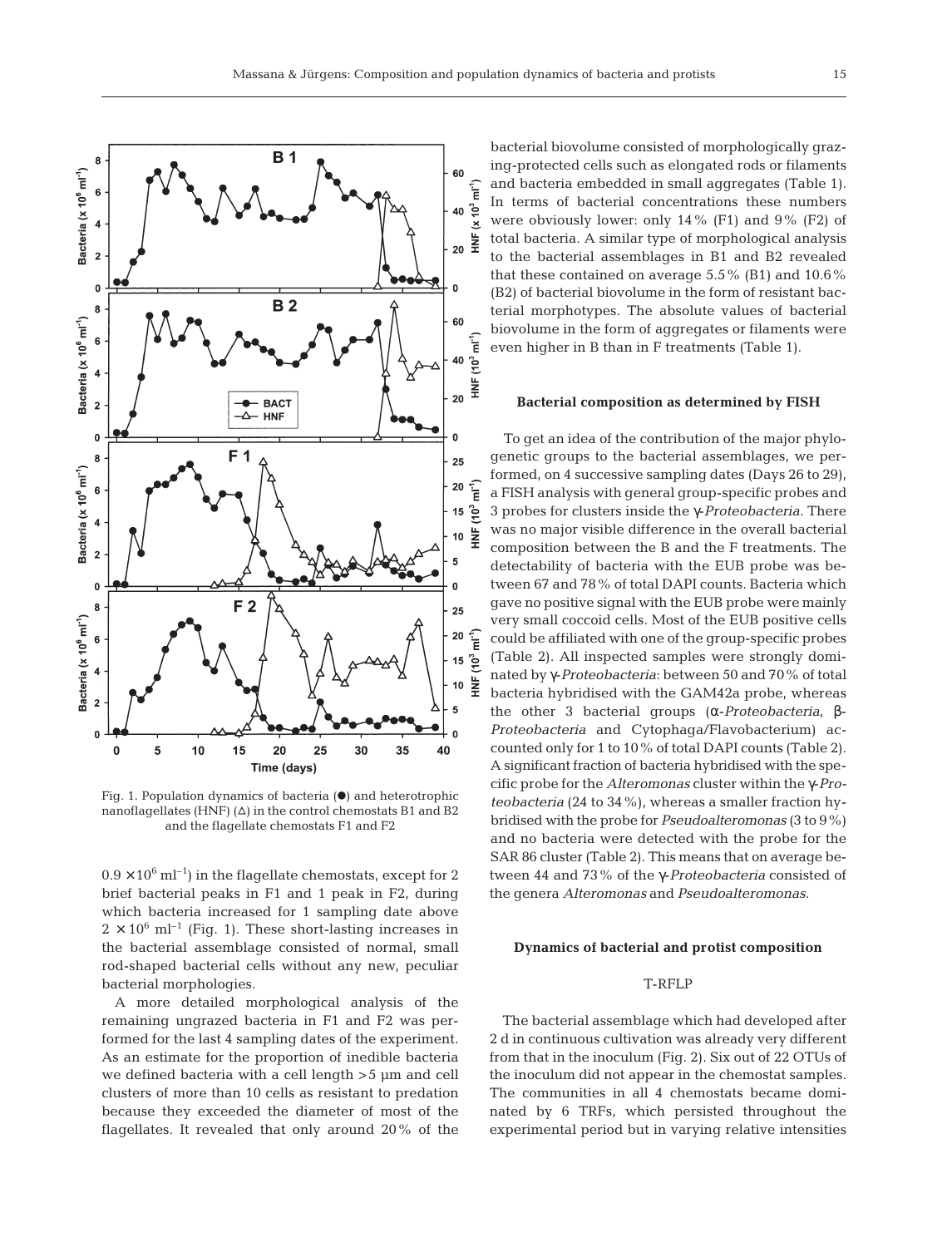Table 1. Morphological analysis of the chemostat bacterial assemblages performed on 4 consecutive sampling dates (Days 26 to 29 for B, Days 34 to 37 for F). Mean biovolume values  $(\pm SD)$  of the whole bacterial assemblages and bacterial biovolume partitioned in 3 different morphotype classes (in  $10^5$  $\mu$ m<sup>3</sup> ml<sup>-1</sup>) are given. Bacterial filaments and bacteria in aggregates were considered to be inedible morphologies for bacterial grazers

|                                                             | B <sub>1</sub> | B <sub>2</sub> | F <sub>1</sub> | F <sub>2</sub> |  |  |  |
|-------------------------------------------------------------|----------------|----------------|----------------|----------------|--|--|--|
| Bacterial biovolume $(10^5 \,\mathrm{\upmu m^3 \,ml^{-1}})$ |                |                |                |                |  |  |  |
| Total                                                       | 9.54(1.31)     | 10.91 (1.36)   | 1.19(0.27)     | 1.16(0.39)     |  |  |  |
| Freely suspended                                            | 9.02(1.30)     | 9.78(1.44)     | 0.91(0.23)     | 0.95(0.36)     |  |  |  |
| Aggregates                                                  | 0.35(0.08)     | 0.34(0.21)     | 0.15(0.03)     | 0.06(0.01)     |  |  |  |
| Filaments                                                   | 0.17(0.09)     | 0.80(0.35)     | 0.13(0.04)     | 0.21(0.02)     |  |  |  |
| Inedible bacterial<br>biovolume $(\%)$                      | 5.5(1.0)       | 10.6(2.2)      | 23.9(3.7)      | 19.9(4.2)      |  |  |  |

Table 2. Relative abundance of major phylogenetic bacterial groups in the chemostats as determined by fluorescent *in situ* hybridisation (FISH). All values are percentages of DAPI-stained bacteria detectable with the corresponding probes. Mean  $(\pm SD)$  of 4 successive sampling dates (Days 26 to 29)

|               | B <sub>1</sub> | B <sub>2</sub> | F <sub>1</sub> | F <sub>2</sub> |
|---------------|----------------|----------------|----------------|----------------|
| <b>EUB338</b> | 71.7 (9.5)     | 67.7 (3.6)     | 78.4 (9.5)     | 78.0 (7.3)     |
| ALF968        | 3.1(2.1)       | 4.2(1.0)       | 7.0(3.8)       | 3.1(1.3)       |
| CF319a        | 5.0(3.3)       | 7.4(5.8)       | 9.8(4.6)       | 5.5(6.6)       |
| BET42a        | 4.4(1.3)       | 1.2(0.7)       | 2.5(2.2)       | 5.7(5.2)       |
| GAM42a        | 60.5(1.2)      | 50.9 (17.5)    | 70.7 (13.0)    | 50.4(13.1)     |
| ALT1413       | 24.1(6.7)      | 34.3(4.5)      | 32.3(1.2)      | 25.9(10.0)     |
| <b>PSA184</b> | 2.6(1.6)       | 2.8(0.6)       | 9.3(4.3)       | 8.9(3.2)       |

Table 3. Summary results of DGGE and terminal-restriction fragment length polymorphism (T-RFLP) analyses of bacterial and eukaryal community compositions in the chemostats (OTU = operational taxonomic unit)

|                                                                       |               | Bacteria ————  |                |      |                |                 | —— Eukarya —— |      |  |
|-----------------------------------------------------------------------|---------------|----------------|----------------|------|----------------|-----------------|---------------|------|--|
|                                                                       | Inoc-<br>ulum | B <sub>1</sub> | B <sub>2</sub> | F1   | F <sub>2</sub> | $Inoc-$<br>ulum | F1            | F2   |  |
| <b>Total number of OTUs</b>                                           |               |                |                |      |                |                 |               |      |  |
| T-RFLP                                                                | 22            | 28             | 29             | 30   | 26             | 14              | 14            | 15   |  |
| <b>DGGE</b>                                                           | 13            | 17             | 14             | 16   | 19             | 7               | 10            | 12   |  |
| Average number of OTUs per sample                                     |               |                |                |      |                |                 |               |      |  |
| T-RFLP                                                                |               | 10.8           | 10.3           | 8.6  | 10.2           |                 | 3.4           | 5.8  |  |
| <b>DGGE</b>                                                           |               | 9.0            | 7.9            | 6.5  | 9.0            |                 | 5.7           | 5.6  |  |
| Intensity $(\%)$ dominant OTUs <sup>a</sup>                           |               |                |                |      |                |                 |               |      |  |
| T-RFLP                                                                | 17.4          | 73.3           | 80.2           | 89.2 | 84.0           | 56.7            | 88.8          | 81.2 |  |
| <b>DGGE</b>                                                           | 19.6          | 79.3           | 88.7           | 86.5 | 75.3           | 57.7            | 98.8          | 92.9 |  |
| <sup>a</sup> 6 dominant bacterial OTUs and 8 dominant eukaryotic OTUs |               |                |                |      |                |                 |               |      |  |

(Fig. 2). These dominant TRFs represented around 80% of total TRF intensity in the chemostats, but less than 20% in the inoculum (Table 3), providing further evidence for the change in bacterial composition between the inoculum and the chemostat cultures.

The inoculation of natural protists in F1 and F2 (arrows in Fig. 2) did not seem to result in significant changes in the dynamics and proportions of the TRFs as compared to B1 and B2. In the 4 chemostats, both the total number of OTUs (between 26 and 30) and the average number of OTUs in each sampling (between 9 and 11) was similar (Table 3). In addition, the 4 chemostats were dominated by the same 6 TRFs, which comprised 73 to 89% of the total fluorescence signal (Table 3). The decline of the TRF 206 in the F treatments also occurred in the protist-free treatments, although some days later.

In contrast to the relatively stable bacterial composition during the experimental period, eukaryotic OTUs in F1 and F2 exhibited a very dynamic succession (Fig. 3). The 8 dominant TRFs, whose intensity comprised on average 89 and 81% in F1 and F2, respectively, did not occur simultaneously, but in a temporal sequence where 2 to 4 dominant OTUs appeared together. Strong changes with a replacement of dominant OTUs occurred particularly after Day 22. The total number of eukaryotic fragments in chemostat samples, 14 to 15, was similar to that in the inoculum (Table 3), but 7 of the OTUs in the inoculum did not show up during the chemostat run. The succession of OTUs deviated strongly between the 2 parallel treatments, and at most sampling times, F1 and F2 were dominated by different OTUs (Fig. 3).

# DGGE

Examples of DGGE profiles analysing the temporal changes of the bacterial assemblages are shown in Fig. 4A. Interestingly, they reflect the same patterns as revealed already from the T-RFLP analysis. The shift in the bacterial assemblage after 3 d of continuous cultivation was evident, with only 6 out of 13 bands from the inoculum still present in the chemostat assemblage. Fewer OTUs were detected by DGGE than by T-RFLP, and the bacterial communities,

which became established in the different chemostats, consisted of a total of 14 to 19 bands. The relative intensity accounted for the 6 dominant bands was between 79 and 89%, a figure remarkably similar to that found by T-RFLP (Table 3). The average number of OTUs per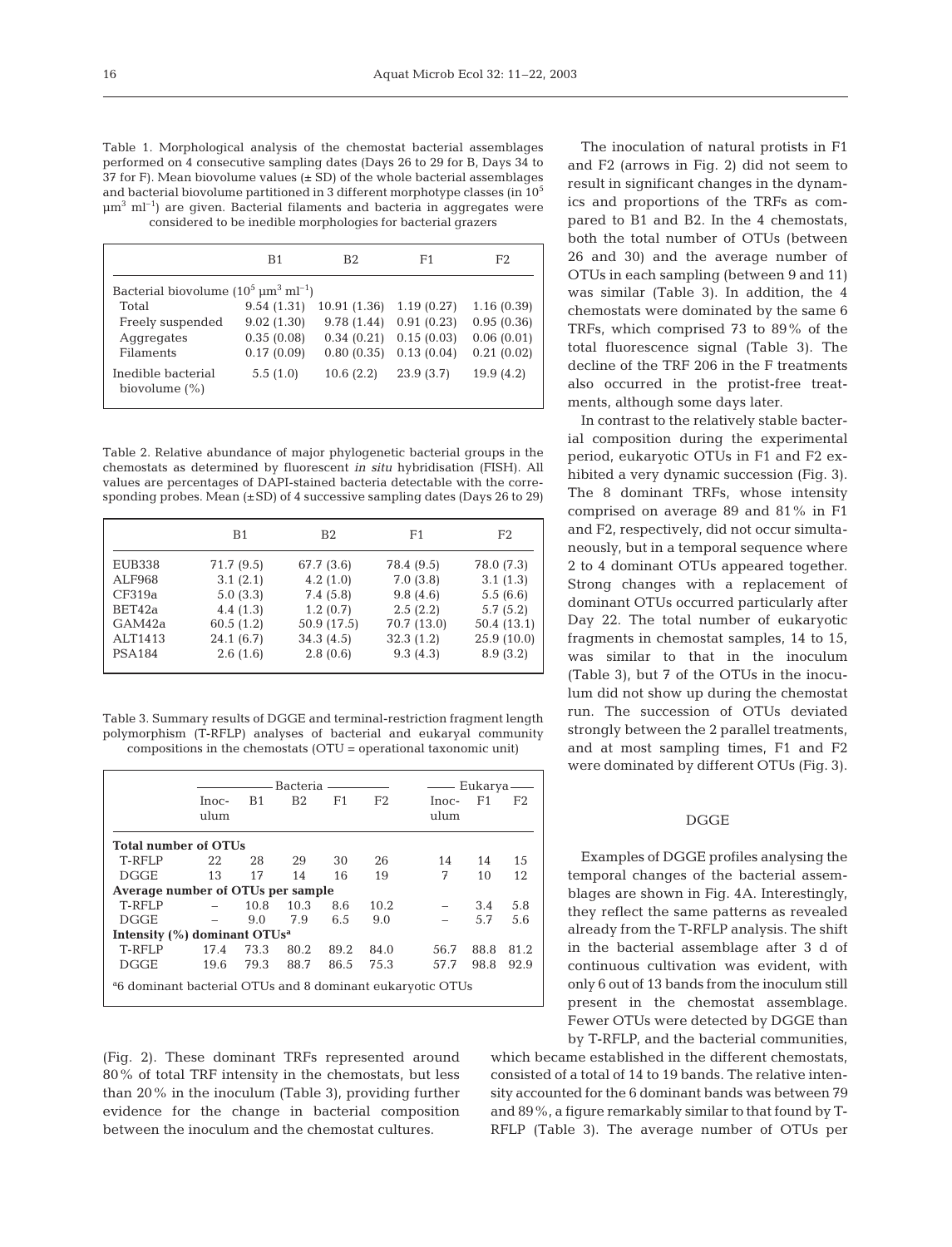

Fig. 2. Dynamics of bacterial composition in chemostats B1, B2, F1 and F2 as revealed from terminal-restriction fragment length polymorphism (T-RFLP) fingerprints. Development of the relative intensities of the 6 dominant terminal restriction fragments (TRFs) (numbers refer to the length of the respective fragment) during the experimental period is shown. White area at the top represents the relative intensity of the remaining TRFs. Arrows indicate time of flagellate inoculation (F1, F2) or contamination with flagellates (B1, B2), respectively

sample was 7 to 9, also comparable to that found by T-RFLP. As was the case with the T-RFLP patterns, the DGGE profiles revealed that only modest changes (mainly with respect to the relative intensities of the different bands) occurred within the bacterial assemblage during the course of the experiment, and that the bacterial compositions between the B and the F chemostats were rather similar (Fig. 4A).

The DGGE profiles of the eukaryotic assemblages, for which the pattern of F2 is shown in Fig. 4B, showed, similar to T-RFLP, obvious changes especially after Day 22. The total number of bands increased to 10 to 12 compared to 7 in the inoculum, from which 4 did not appear again during the chemostat run. The eukaryotic assemblages were dominated at each sampling point by 5 to 6 bands which comprised 93 to 99% of total signal intensity (Table 3). The flagellate contaminations which occurred at the end of the experiment in B1 and B2 were reflected by 1 single, strong band in the DGGE (Fig. 4B) which was also present at this position in the flagellate chemostats.

#### **DISCUSSION**

Our goal was to study bacteria-protist interactions in a marine plankton model community which resembles in its main features the natural situation. To achieve this, we chose a continuous culture system with unsupplemented natural seawater as growth medium. The naturally present dissolved organic matter (DOM), a mixed bacterial inoculum from the same water and a relatively low dilution rate (corresponding to a bacterial doubling time of about 1.5 d) should have created close to *in situ* conditions for the bacterial assemblages. We also assumed that the natural substrate mixture in filtered seawater should allow the development and coexistence of a diverse bacterial community in the chemostats. The analysis by T-RFLP indeed revealed that up to 30 different sequence types (on average around 10 per sampling point) were present in the reactors. This is within the range of OTU numbers generally detected in marine planktonic samples by DGGE (e.g. Schauer et al. 2000, Schäfer et al. 2001) or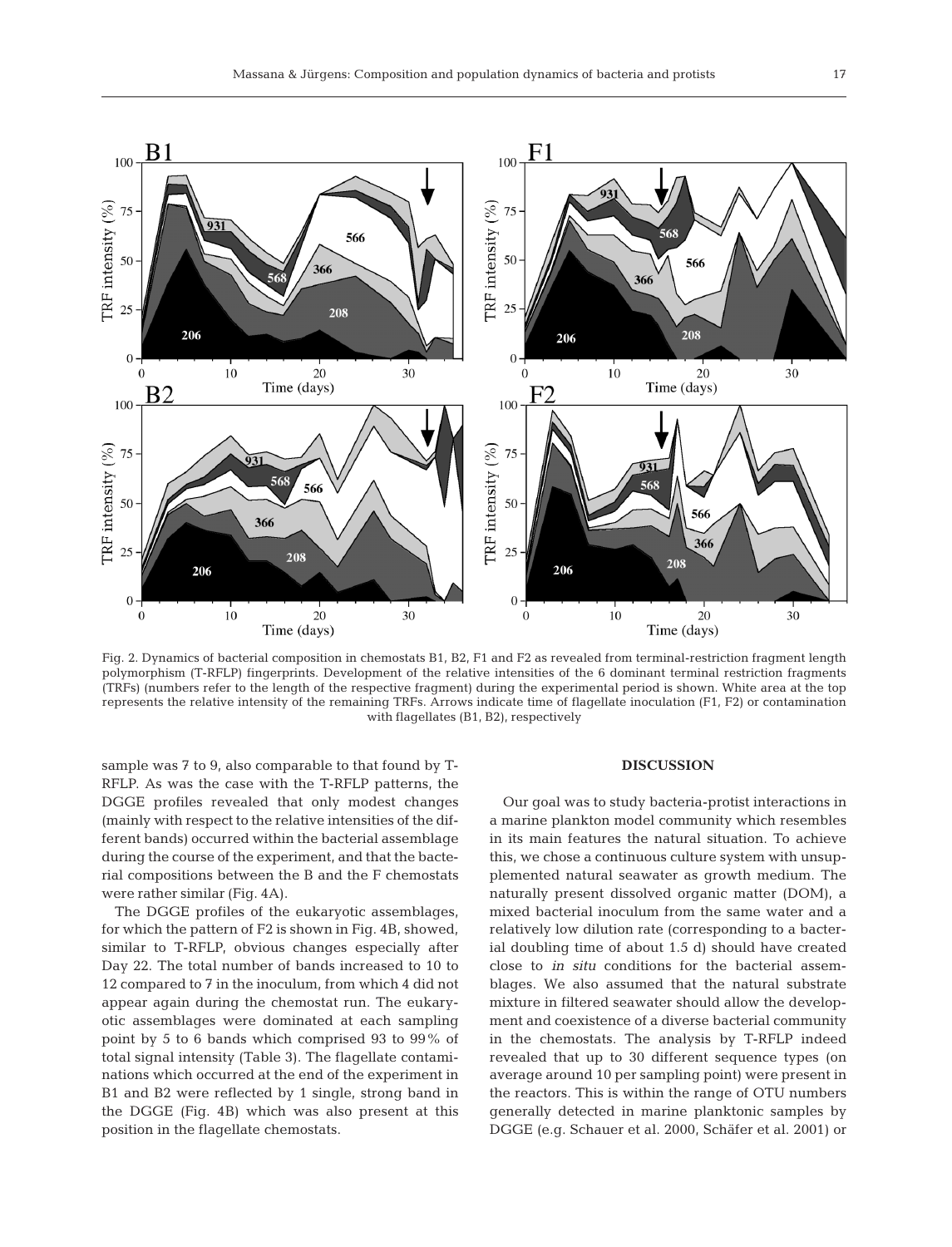

Fig. 3. Dynamics of protist composition as revealed from terminal-restriction fragment length polymorphism (T-RFLP) fingerprints. Development of the relative intensities of the 8 dominant terminal restriction fragments (TRFs) (numbers in legend refer to the length of the respective fragment) and of the pooled other fragments (white area at top) during the experimental period is shown

T-RFLP (Moeseneder et al. 2001). Due to the fact that strains which are present in very low numbers are generally not detected by these fingerprinting techniques (Liu et al. 1997, Muyzer 1999), the actual total number of bacterial taxa could have been even higher. A high number of bacterial species should also potentially involve the presence of different bacterial defence strategies and enable a feed-back response, such as the development of predation-resistant populations. Therefore, we think that the experimental system was suitable for the aim of our study, i.e. to examine the impact of enhanced and continuous protist grazing on a mixed marine bacterial community, and to follow changes in morphological and taxonomical composition.

Genetic fingerprinting techniques, based on the amplification of 16S and 18S rRNA genes, are now widely used to compare microbial community structures and to follow changes in microbial community composition (Muyzer 1999, Osborn et al. 2000). Both DGGE and T-RFLP are routinely used to assess bacterial community structure and have also been used for microbial eukaryotes (Marsh et al. 1998, Van Hannen et al. 1999, Díez et al. 2001a). We used the presence of different OTUs (fragment sizes in T-RFLP, band position in DGGE) as well as the relative intensities of TRFs and DGGE bands to describe the microbial communities in the chemostats. We are aware that this quantitative information might be compromised because of the potential biases involved in PCR-based approaches (Suzuki & Giovannoni 1996, Von Witzingerode et al. 1997). There is, however, evidence from other studies that band intensities of DGGE fingerprints can be used to follow relative changes of populations, but cannot be used for the assessment of absolute abundances (Nübel et al. 1999, Casamayor et al. 2000, Schauer et al. 2000). The simultaneous application of DGGE and T-RFLP, which are independent and rely on different primer sets, gives a more reliable assessment of the bacterial and protist community dynamics.

T-RFLP proved to be more sensitive and yielded more OTUs than DGGE, which is in accordance with previous studies comparing the 2 techniques (Marsh et al. 1998, Moeseneder et al. 1999). Both approaches gave, however, basically the same picture of the microbial structure and succession in our experiment. This was characterised by the following features: (1) bacterial composition changed significantly during continuous cultivation compared to the initial inoculum; (2) the bacterial community composition remained relatively constant, independent of the presence of grazers, and the same major populations were present in all reactors during most of the experimental time; and (3) a pronounced succession occurred within the protist community of the reactors F1 and F2 with at least 8 taxa appearing at higher abundance at different points of the experiment.

The enrichment of γ-*Proteobacteria* in our systems is similar to that reported for conventional bacterial isolation techniques with artificial liquid or solid media (Wagner et al. 1993, Eilers et al. 2000a). A shift to γ-*Proteobacteria* and to the genus *Alteromonas*, which was also a main taxon in our chemostats, was also found in a Mediterranean mesocosm experiment (Schäfer et al. 2000) and thus, it might be a general phenomenon of confined bacterioplankton communities. Therefore, the typical composition of North Sea bacterioplankton, as determined by FISH in the study by Eilers et al. (2000b), with a dominance of α-*Proteobacteria* and members of the *Cytophaga*-*Flavobacterium* cluster, and only 6 to 9% of γ-*Proteobacteria*, could not be maintained in the chemostats. Some fundamental aspects in which our continuous cultures differed from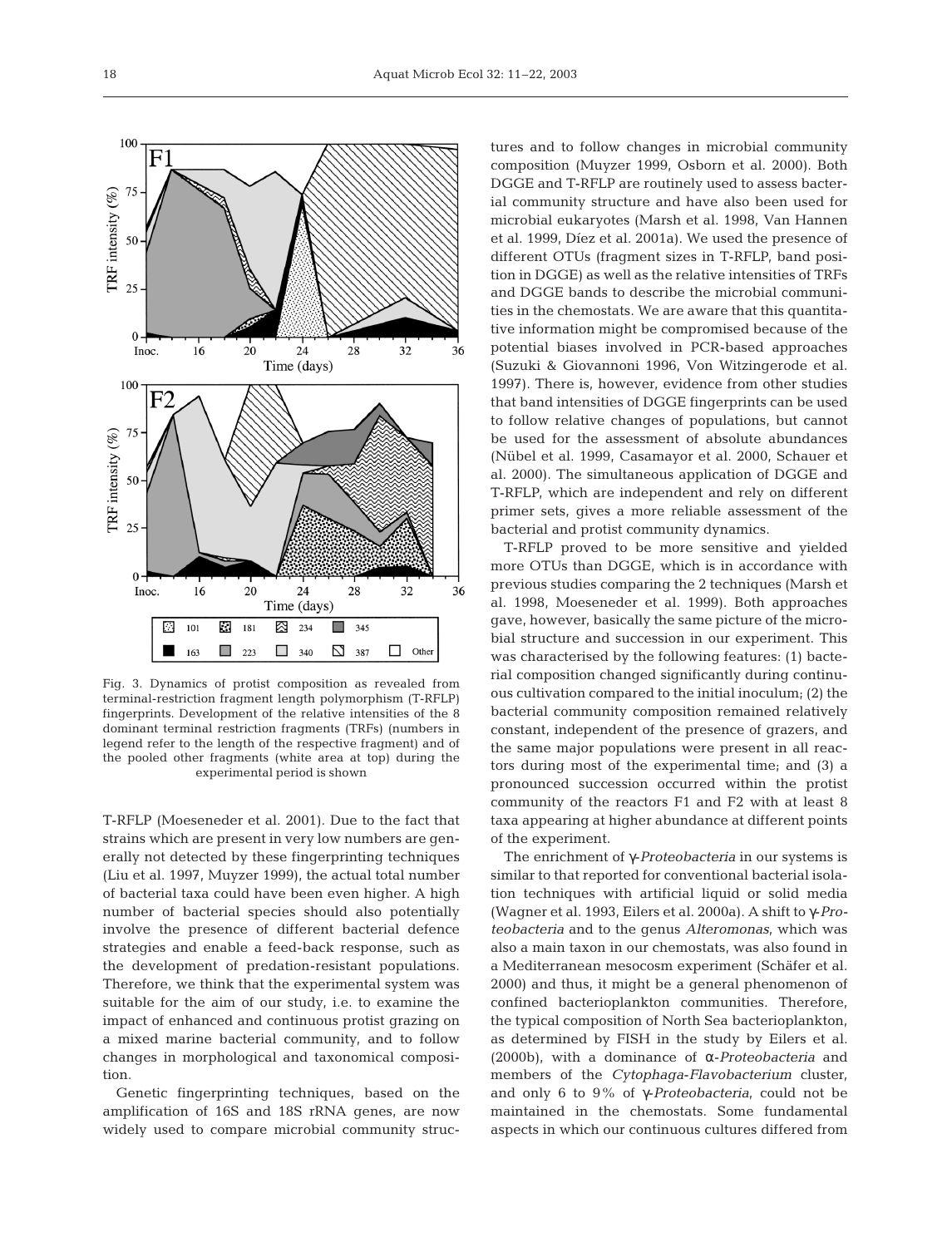

Fig. 4. Negative images of banding patterns on DGGE gels. (A) PCR-amplified bacterial 16S rDNA fragments, (B) PCR-amplified eukaryotic 18S rDNA fragments. Banding patterns of (A) the bacterial communities in B1 and F2 at different sampling days of the chemostat experiment, and (B) the protist community in F2 at different sampling days after inoculation with flagellates, and after contamination of the control chemostats B1 and B2 at the end of the experiment are shown. Arrows indicate time of flagellate inoculation (F2) or contamination (B1). Lane 'Inoc' in B1 shows the banding pattern of the initial bacterial inoculum

natural systems is the absence of particles, the continuous substrate (DOM) supply and the washout of dormant or slow-growing (less than the dilution rate) bacterial cells. Changes in substrate composition might include enrichment effects due to the filtration procedure, but also depletion due to the removal of autotrophs and detritus aggregates. Although seawater chemostat cultures are one of the cultivation techniques that better resemble the natural situation, they can obviously represent only a fraction of the (actively growing) *in situ* bacterial assemblage.

During recent years, some insight into the underlying mechanisms of the interactions between planktonic bacteria and bacterivorous protists has been achieved by experimental field and laboratory studies. The majority of these studies are from limnic systems. The conceptual model on the impact of predation on the morphological structure of bacterioplankton, as depicted by Güde (1989), implies that flagellate grazing eliminates mainly medium-sized cells and shifts bacterial size structure towards smaller and larger bacteria, which both suffer lower grazing mortality.

This model has been supported by field observations and mesocosm experiments in lakes (Güde 1989, Langenheder & Jürgens 2001) and by chemostat experiments with freshwater microbial assemblages (Hahn & Höfle 1999, Posch et al. 1999).

In these experiments, a surprisingly high capacity of bacterial communities seem to exist that can develop grazing resistance at the upper end of the cell size distribution (e.g. filamentous forms, aggregates), in response to enhanced protist predation. Resistant bacterial morphotypes appeared in different phylogenetic groups, such as the α- and β-*Proteobacteria* and the *Cytophaga*-*Flavobacterium* cluster (Jürgens et al. 1999, 2imek et al. 1999, 2001, Langenheder & Jürgens 2001). The development of grazing-resistance can be due either to phenotypic plasticity of certain strains, to a shift towards inedible species or a combination of both (reviewed by Jürgens & Matz 2002). In chemostat studies, the compensation of grazing mortality by the development of resistant bacteria can result in nearly similar bacterial biomass levels between control and grazer treatments (Pernthaler et al. 1997, 2imek et al. 1997, Matz & Jürgens 2003).

In our system, the dilution rate, an important structuring factor for populations in continuous cultures, was in a range comparable to the above-mentioned chemostat studies. However, in contrast to these studies the feedback response of the bacterial assemblage was very low in our experiment, despite strong and prolonged protist grazing pressure. Instead, the bacterial assemblage seemed to remain efficiently top-down controlled by the protist community for the whole experimental period. Bacterial biomass was reduced to about 10% of the level present in the grazer-free chemostats (B1, B2). Applying morphological criteria, only about 20% of the ungrazed bacteria consisted of resistant morphotypes, such as elongated cells and bacteria embedded in aggregates. Small bacterial cells below the critical size to be efficiently ingested by nanoflagellates did not develop in higher numbers. The fact that, in absolute numbers, even more morphologically resistant bacteria were present in the B chemostats (Table 1) indicated that these cells occurred independent of grazers, but increased in relative abundance in F1 and F2 when protists grazing selectively eliminated the unprotected bacteria. Besides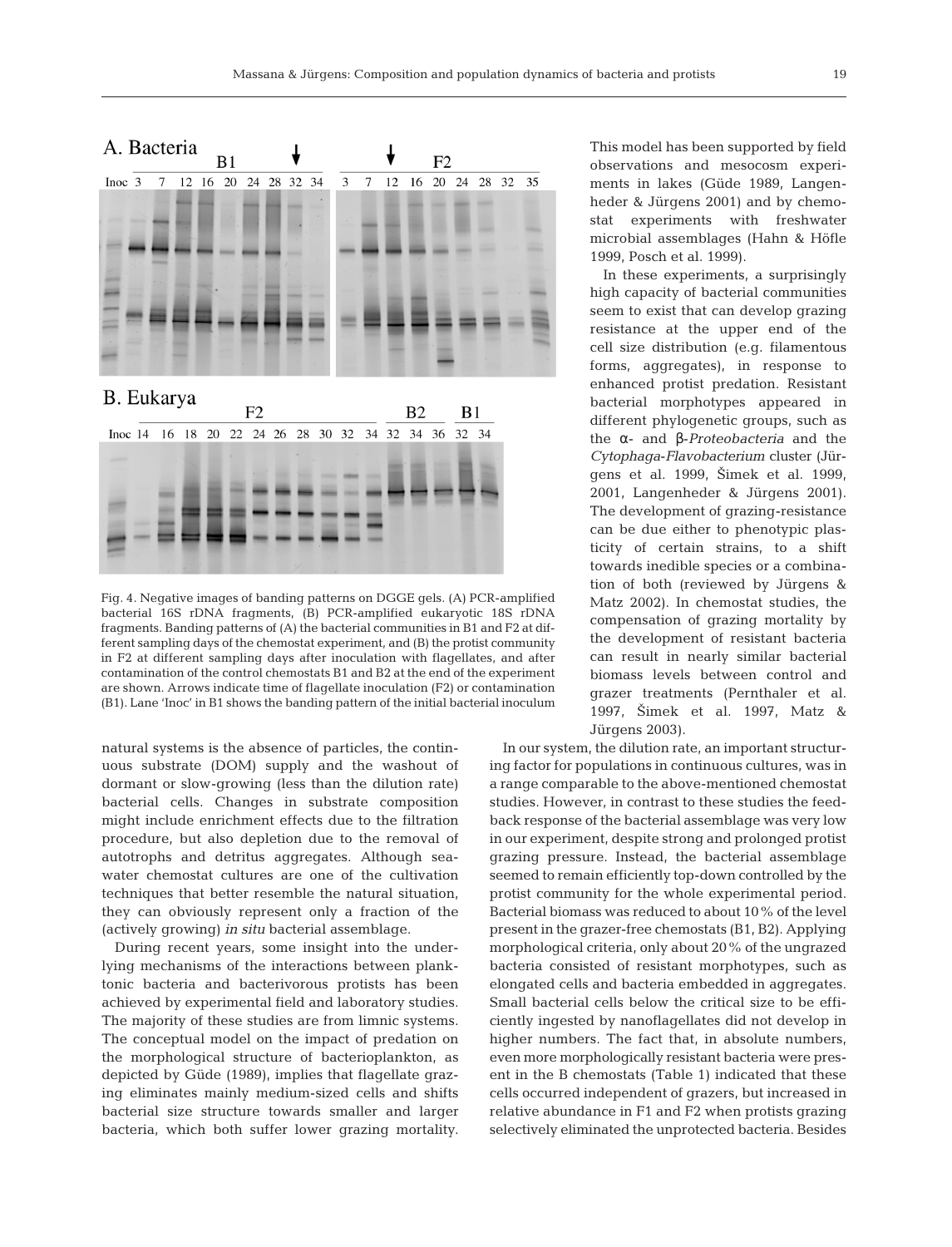morphological inedibility, other resistance mechanisms might also have occurred (Jürgens & Matz 2002); however, the low bacterial biomass in the grazer chemostats is the strongest evidence for efficient top-down control.

Strong grazing pressure by bacterivores results not only in morphological changes of bacterial communities but generally also in taxonomic shifts (Pernthaler et al. 1997, Šimek et al. 1997, 2001, Jürgens et al. 1999. This was not (or only weakly) the case in our experiments as seen from the community analysis by DGGE and T-RFLP. Both fingerprinting techniques revealed that the bacterial communities in the chemostats neither differed considerably between the different reactors (Figs. 2 & 4), nor that drastic changes occurred during the course of the experiment. Although the relative proportions of the different OTUs changed, the same dominant OTUs were still present at the end of the experiment (Fig. 2).

We can think of 2 possible major explanations for the low ability of the bacterial communities in our chemostats to develop grazing resistance. First, marine bacterioplankton assemblages might contain fewer bacterial species which possess adaptations to resist protist predation. Whereas size-selective grazing and the resulting shift towards small cells has also been demonstrated for marine bacterioplankton (González et al. 1990, Jürgens et al. 2000), much less evidence exists for the appearance of grazing-resistant large or complex morphologies in marine waters. However, the development of filamentous bacteria in response to protist grazing has been reported for some micro- and mesocosm experiments with coastal seawater (Caron et al. 1988) and with brackish water from the Baltic Sea (Havskum & Hansen 1997, Engström-Öst et al. 2002). It might not only be a question of salinity, but also of productivity (substrate supply) of the system that determines whether resistant bacteria can develop. Considering the bacterial concentrations and doubling times in our chemostat systems, the productivity level is certainly comparable to mesotrophic freshwater lakes in which grazing-resistant bacteria seem to be a frequently occurring phenomenon (Jürgens & Matz 2002).

The second explanation for the lack of significant bacterial resistance in our experiment could be that, in contrast to the previous chemostat studies, we used a natural inoculum containing different flagellate species instead of only a single bacterial predator. The picture for the dynamics of the protistan assemblage looked quite different from that for the bacteria: here both flagellate treatments F1 and F2 deviated from each other in terms of cell numbers (Fig. 1) and composition (Fig. 2). Total species richness of the protist community, which according to microscopical inspec-

tion of live samples consisted exclusively of HNFs, was high (around 15 OTUs according to T-RFLP; see Table 3) and a pronounced succession occurred during the course of the experiment (Figs. 2 & 4). Recent studies suggest that there is a high functional diversity within communities of co-occurring heterotrophic flagellates (Arndt et al. 2000, Boenigk & Arndt 2002). Although we do not have information on the species composition nor on the feeding characteristics of the flagellate assemblages in our experiment, it is likely that they comprised cells with different feeding types and food preferences. Bacterial adaptations towards grazers might to some extent be predator-specific. Evidence for this comes from chemostat studies by Posch et al. (1999) and Pernthaler et al. (2001b) with freshwater bacterial assemblages and different bacterivorous protists. The responses in the bacterial communities, e.g. development of very small or elongated cells, were specific towards different bacterivores. Therefore, it seems probable that the existence of a complex grazer community, which generally resembles the natural situation, with differing food uptake mechanisms and foraging behaviour, can exert a much wider grazing pressure than a single bacterivorous species. There are presumably no bacterial resistance mechanisms which are effective, at moderate costs, against all types of grazers. The observed eukaryotic succession with a replacement of protist species might have prevented the significant development of a certain type of resistant bacteria.

It is evident from this study with a natural mixed assemblage of bacterial predators as well as from those which compared different protist species (Posch et al. 1999, Pernthaler et al. 2001b) that the taxonomic composition of the protist community can play an important role for the structuring of bacterial communities. More information about the diversity of protist communities has been accumulating recently (e.g. Díez et al. 2001b, Moon-van der Staay et al. 2001) and molecular methods are being developed for a quantitative analysis of the smallest heterotrophic eukaryotes (Massana et al. 2002). Due to the lack of comparable studies with marine assemblages, it is too early to draw any general conclusions about differences in predator-prey interactions between freshwater and marine systems. To obtain further insights into the capability of marine bacterial assemblages to adapt towards different predators, studies with complex natural communities should be combined with experiments with defined populations of bacteria and protists, similar to those carried out with freshwater assemblages.

*Acknowledgements.* This study was supported by the German Science Foundation (DFG grant no. JU 367/4-2 to K.J.), by the EU project PICODIV (EVK3-CT1999-00021) and by a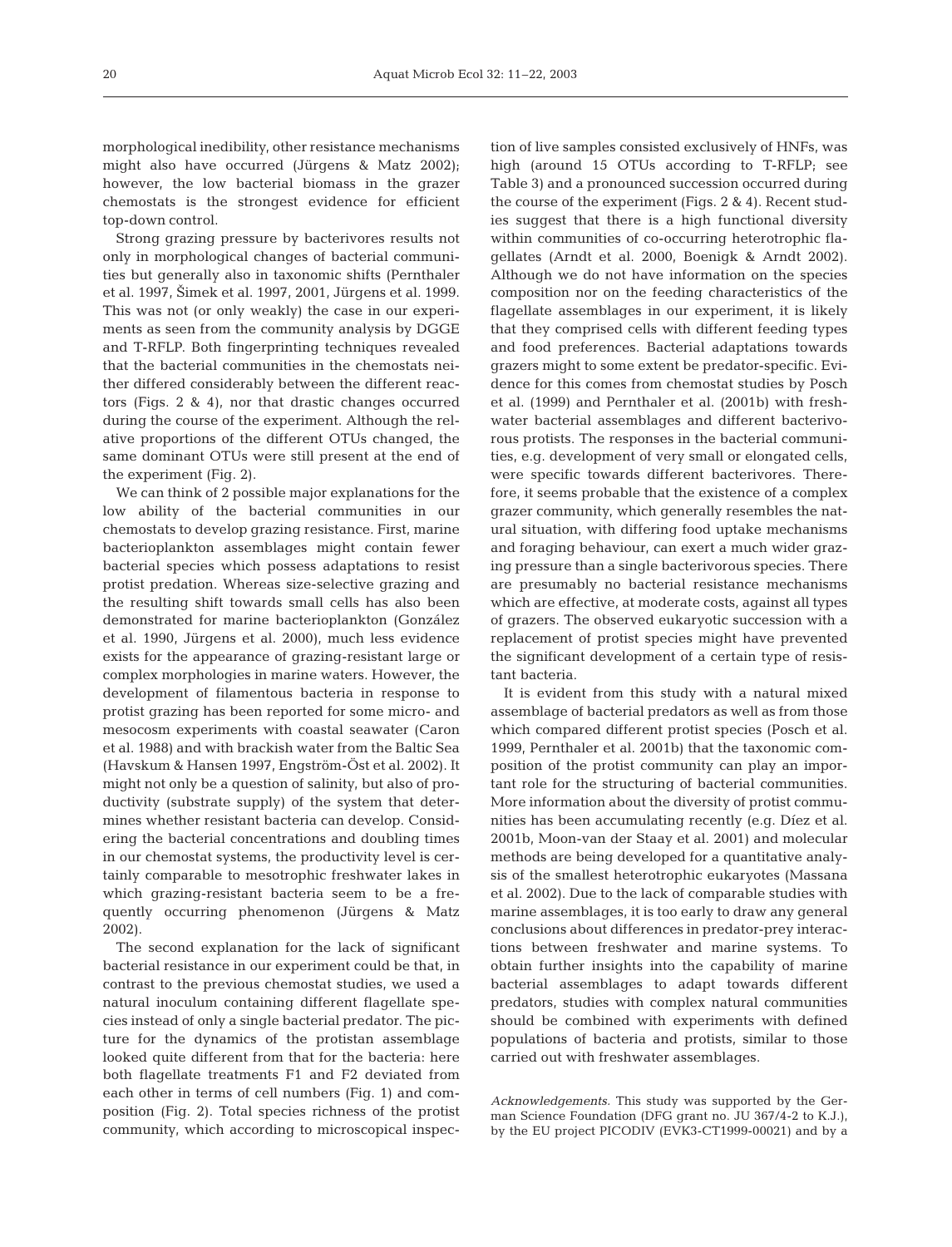CSIC-MPG travel grant to R.M. We are grateful to Ines Schulz, Heike Wardenga and Sybille Liedke for their technical assistance in the laboratory. We also thank Dr. K. Wiltshire and the Biological Station of Helgoland for help in obtaining North Sea water and for providing nutrient data.

#### LITERATURE CITED

- Amann RI, Ludwig W, Schleifer KH (1995) Phylogenetic identification and *in situ* detection of individual microbial cells without cultivation. Microbiol Rev 59:143–169
- Arndt H, Dietrich D, Auer B, Cleven EJ, Gräfenhan T, Weitere M, Mylnikov A (2000) Functional diversity of heterotrophic flagellates in aquatic ecosystems. In: Leadbeater B, Green J (eds) The flagellates. Taylor & Francis, London, p 240–268
- Boenigk J, Arndt H (2002) Bacterivory by heterotrophic flagellates: community structure and feeding strategies. Antonie Leeuwenhoek 81:465–480
- Caron DA, Goldman JC, Dennett MR (1988) Experimental demonstration of the roles of bacteria and bacterivorous protozoa in plankton nutrient cycles. Hydrobiologia 159:  $27 - 40$
- Casamayor EO, Schäfer H, Baneras L, Pedrós-Alió C, Muyzer G (2000) Identification of and spatio-temporal differences between microbial assemblages from two neighboring sulfurous lakes: comparison by microscopy and denaturing gradient gel electrophoresis. Appl Environ Microbiol 66:499–508
- Díez B, Pedrós-Alió C, Marsh TL, Massana R (2001a) Application of denaturing gradient gel electrophoresis (DGGE) to study the diversity of marine picoeukaryotic assemblages and comparison of DGGE with other molecular techniques. Appl Environ Microbiol 67:2942–2951
- Díez B, Pedrós-Alió C, Massana R (2001b) Study of genetic diversity of eukaryotic picoplankton in different oceanic regions by small-subunit rRNA gene cloning and sequencing. Appl Environ Microbiol 67:2932–2941
- Eilers H, Pernthaler J, Amann R (2000a) Succession of pelagic marine bacteria during enrichment: a close look at cultivation-induced shifts. Appl Environ Microbiol 66:4634–4640
- Eilers H, Pernthaler J, Glöckner FO, Amann R (2000b) Culturability and in situ abundance of pelagic bacteria from the North Sea. Appl Environ Microbiol 66:3044–3051
- Engström-Öst J, Koski M, Schmidt K, Viitasalo M, Jonasdottir SH, Kokkonen M, Repka S, Sivonen K (2002) Effects of toxic cyanobacteria on a plankton assemblage: community development during decay of *Nodularia spumigena*. Mar Ecol Prog Ser 232:1–14
- Fenchel T (1986) The ecology of heterotrophic microflagellates. Adv Microb Ecol 9:57–97
- González JM, Sherr EB, Sherr BF (1990) Size-selective grazing on bacteria by natural assemblages of estuarine flagellates and ciliates. Appl Environ Microbiol 56:583–589
- González JM, Sherr EB, Sherr BF (1993) Differential feeding by marine flagellates on growing versus starving, and on motile versus nonmotile, bacterial prey. Mar Ecol Prog Ser 102:257–267
- Güde H (1989) The role of grazing on bacteria in plankton succession. In: Sommer U (ed) Plankton ecology: succession in plankton communities. Springer-Verlag, Berlin, p 337–364
- Hahn MW, Höfle MG (1999) Flagellate predation on a bacterial model community: interplay of size-selective grazing, specific bacterial cell size, and bacterial community composition. Appl Environ Microbiol 65:4863–4872
- Hahn MW, Höfle MG (2001) Grazing of protozoa and its effect on populations of aquatic bacteria. FEMS Microbiol Ecol 35:113–121
- Havskum H, Hansen AS (1997) Importance of pigmented and colourless nano-sized protists as grazers on nanoplankton in a phosphate-depleted Norwegian fjord and in enclosures. Aquat Microb Ecol 12:139–151
- Jürgens K, Güde H (1994) The potential importance of grazing-resistant bacteria in planktonic systems. Mar Ecol Prog Ser 112:169–188
- Jürgens K, Matz C (2002) Predation as a shaping force for the phenotypic and genotypic composition of planktonic bacteria. Antonie Leeuwenhoek 81:413–434
- Jürgens K, Stolpe G (1995) Seasonal dynamics of crustacean zooplankton, heterotrophic nanoflagellates and bacteria in a shallow, eutrophic lake. Freshw Biol 33:27–38
- Jürgens K, Pernthaler J, Schalla S, Amann R (1999) Morphological and compositional changes in a planktonic bacterial community in response to enhanced protozoan grazing. Appl Environ Microbiol 65:1241–1250
- Jürgens K, Gasol JM, Vaqué D (2000) Bacteria-flagellate coupling in microcosm experiments in the Central Atlantic Ocean. J Exp Mar Biol Ecol 245:127–147
- Langenheder S, Jürgens K (2001) Regulation of bacterial biomass and community structure by metazoan and protozoan predation. Limnol Oceanogr 46:121–134
- Liu WT, Marsh, T, Cheng, H, Forney, LJ (1997) Characterization of microbial diversity by determining terminal restriction fragment length polymorphisms of genes encoding 16S rRNA. Appl Environ Microbiol 63:4516–4522
- Marsh TL, Liu WT, Forney LJ, Cheng H (1998) Beginning a molecular analysis of the eukaryal community in activated sludge. Water Sci Technol 37:455–460
- Massana R, Gasol JM, Björnsen PK, Blackburn N and 5 others (1997) Measurement of bacterial size via image analysis of epifluorescence preparations—description of an inexpensive system and solutions to some of the most common problems. Sci Mar 61:397–407
- Massana R, Guillou L, Díez B, Pedrós-Alió C (2002) Unveiling the organisms behind novel eukaryotic ribosomal DNA sequences from the ocean. Appl Environ Microbiol 68: 4554–4558
- Matz C, Jürgens K (2003) Interaction of nutrient limitation and protozoan grazing determines the phenotypic composition of a bacterial community. Microb Ecol (in press)
- Matz C, Boenigk J, Arndt H, Jürgens K (2002) Role of bacterial phenotypic traits in selective feeding of the heterotrophic nanoflagellate *Spumella* sp. Aquat Microb Ecol 27: 137–148
- Moeseneder MM, Arrieta JM, Muyzer G, Winter C, Herndl GJ (1999) Optimization of terminal-restriction fragment length polymorphism analysis for complex marine bacterioplankton communities and comparison with denaturing gradient gel electrophoresis. Appl Environ Microbiol 65: 3518–3525
- Moeseneder MM, Winter C, Herndl GJ (2001) Horizontal and vertical complexity of attached and free-living bacteria of the eastern Mediterranean Sea, determined by 16S rDNA and 16S rRNA fingerprints. Limnol Oceanogr 46: 95–107
- Moon-van der Staay SY, De Wachter R, Vaulot D (2001) Oceanic 18S rDNA sequences from picoplankton reveal unsuspected eukaryotic diversity. Nature 409:607–610
- Muyzer G (1999) DGGE/TGGE a method for identifying genes from natural ecosystems. Curr Opin Microbiol 2: 317–322
- Muyzer G, Smalla K (1998) Application of denaturing gradi-